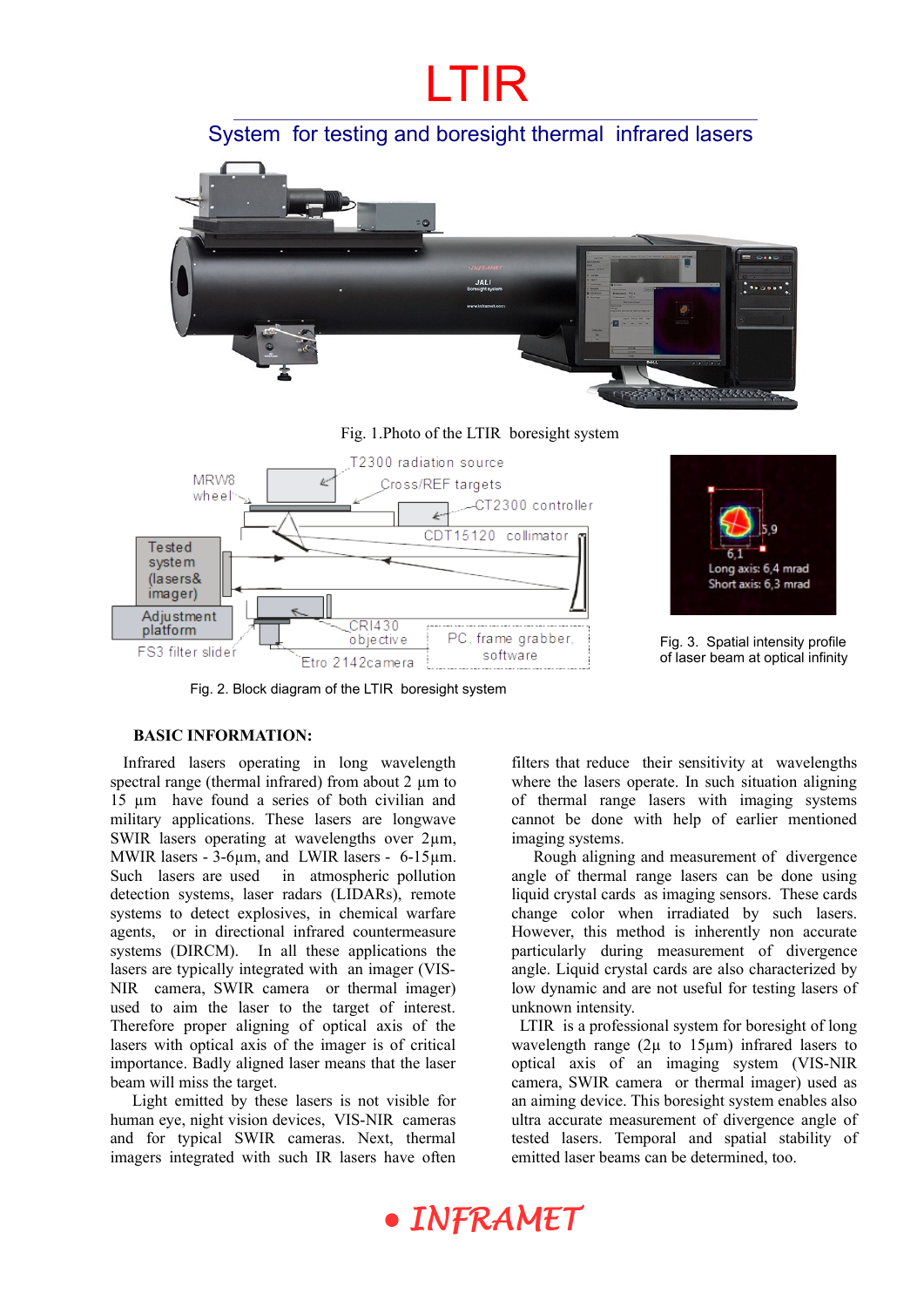#### System for testing and boresight thermal infrared lasers **DESIGN CONCEPT**

LTIR is based on a idea to use three main blocks:

- 1. a broadband reflective off axis collimator (CDT15120 collimator) that creates at its focal plane laser spot and later projects image of this spot,
- 2. a broadband radiation source (T2300 source) capable to irradiate reference alignment target radiation in ultra wide VIS-LWIR spectral band that could be seen by all potential aiming imagers (thermal imager, VIS-NIR camera or SWIR camera),
- 3. a special broadband thermal camera (Etro214 camera integrated with CRI objective) located inside the reflective collimator sensitive in range from 2µm to 14µm of ultra high dynamic capable to withstand laser radiation.

to built a system capable to:

- 1. generate aiming target seen by imager combined with tested laser
- 2. generate live image of image of spatial profile of beam of tested laser at optical infinity
- 3. calculate 2D spatial profile of laser beam at optical infinity.

In detail LTIR is built from following blocks: CDT15120 collimator, T2300 radiation source, CT2300 controller, MRW-8 motorized rotary wheel, set of targets, Etro 2142 broadband camera, FS3 filter slider, CRI430 objective, frame grabber, PC set, LTIR Control program, BOL program.

#### **TESTED SYSTEMS**

LTIR enables following tasks:

- 1. Optimal focusing of thermal range lasers (focus when divergence angle is minimal)
- 2. Measurement of 2D spatial profile of laser beam at optical infinity and calculation of divergence angle of the lasers (different definitions of divergence angle can be used)
- 3. Aligning of several thermal range lasers (situation when all laser beams are parallel)
- 4. Aligning of thermal range laser with an aiming imager (thermal imager, VIS-NIR camera, SWIR camera) – situation when laser beam is parallel to optical axis of the aiming imaging system
- 5. Measurement of temporal stability of beam of tested laser
- 6. Focusing and measurement of resolution, MTF, and relative sensitivity of the aiming imagers cooperating with tested thermal range laser (thermal imager, SWIR camera or VIS-NIR camera).

Any multi sensor system (thermal range lasers and imager) can be testing if aperture of LTIR collimator in form of approximately half of 150mm circle at least partially (30% minimum) overlaps the the sensors in tested system).

#### **Beam quality parameter M<sup>2</sup>**

 $M<sup>2</sup>$  or Beam Propagation Ratio, is a value that indicates how close a laser is to being a single mode TEM00 beam, which in turn determines how small a beam waist can be focused. For the perfect Gaussian TEM00 condition the  $M<sup>2</sup>$  equals 1.  $M<sup>2</sup>$  cannot be determined from a single beam profile measurement.

The ISO/DIS 11146 standard requires that  $M<sup>2</sup>$  be calculated from a series of profile measurements at different distances. LTIR does not enable direct measurement of  $M<sup>2</sup>$  parameter because it makes possible only to measure laser beam profile at a single distance: optical infinity. It means that LTIR cannot measure  $M<sup>2</sup>$  and cannot deliver information to compare tested divergent laser to a perfect laser. However, LTIR delivers precision information about laser beam intensity at optical infinity – the intended distance of targeted long range thermal lasers. Therefore, information delivered by LTIR is fully satisfactory for final testing and boresight long range lasers to be used in atmospheric pollution detection systems, laser radars (LIDARs), remote systems to detect explosives, in chemical warfare agents, or in directional infrared countermeasure systems ( $\text{DIRCM}$ ).  $\text{M}^2$  parameter is not needed to evaluate final performance of long range lasers to be used in earlier mentioned applications.

Next, big advantage of LTIR is that it can test virtually all long range thermal range lasers offered on market. Design of LTIR could be modified to enable measurement of  $M<sup>2</sup>$  but this universality should be sacrificed. These are reasons why  $M<sup>2</sup>$  parameter is not on list of parameters measured by LTIR system.

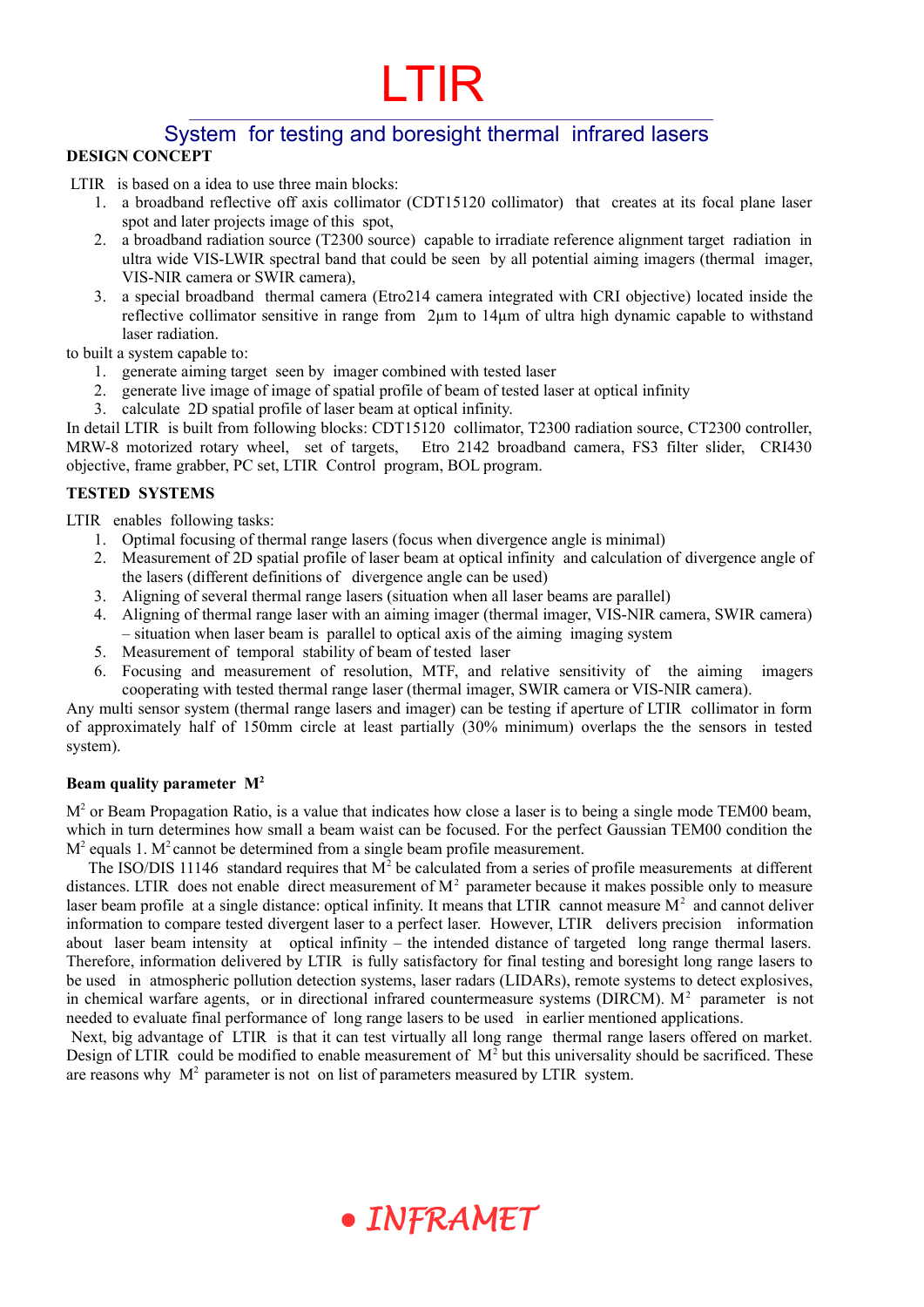## System for testing and boresight thermal infrared lasers

### **SPECIFICATIONS**

| No             | Parameter/feature                                                            | Value                                                                                                                 |  |
|----------------|------------------------------------------------------------------------------|-----------------------------------------------------------------------------------------------------------------------|--|
|                | Parameters of tested lasers                                                  |                                                                                                                       |  |
| 1              | Overall aperture                                                             | Optics of both lasers and thermal imager should be at<br>be within a semimoon of diameter<br>least partially<br>150mm |  |
| $\overline{c}$ | Max beam diameter                                                            | 100 mm                                                                                                                |  |
| 3              | <b>Types</b>                                                                 | Both DC and pulsed                                                                                                    |  |
| 4              | Wavelengths                                                                  | Any wavelength in spectral band 2 µm to 14µm                                                                          |  |
| 5              | Max divergence angle                                                         | 20 mrad                                                                                                               |  |
| 6              | Min divergence angle                                                         | $0.2$ mrad                                                                                                            |  |
|                | Resolution of measurement of divergence angle                                | $0.07$ mrad                                                                                                           |  |
| 7              | DC lasers                                                                    |                                                                                                                       |  |
| 8              | Max acceptable power of beam                                                 | 100 W                                                                                                                 |  |
| 9              | Max acceptable ratio of laser mean power and<br>divergence angle             | 10 W/mrad                                                                                                             |  |
| 10             | Minimal acceptable ratio of laser mean power<br>and divergence angle         | 10 mW/mrad                                                                                                            |  |
|                | Pulsed lasers                                                                |                                                                                                                       |  |
| 11             | Max acceptable pulse energy                                                  | $2 \text{ mJ}$                                                                                                        |  |
| 12             | Max acceptable ratio of pulse energy<br>divergence angle                     | and $\vert$ 200 uJ/mrad                                                                                               |  |
| 13             | Max acceptable ratio of laser mean power and $10$ W/mrad<br>divergence angle |                                                                                                                       |  |
| 14             | Minimal acceptable ratio of laser mean power<br>and divergence angle         | 10 mW/mrad                                                                                                            |  |
| 15             | PRF range                                                                    | From DC to 100 kHz                                                                                                    |  |
|                | Parameters of aiming imager                                                  |                                                                                                                       |  |
| 16             | Maximal NETD of aiming imager                                                | 100mK                                                                                                                 |  |
| 17             | Maximal sensitivity of aiming VIS-NIR camera                                 | 50 lx                                                                                                                 |  |
| 18             | Maximal sensitivity of aiming SWIR camera                                    | $10 \text{ mW/m}^2$                                                                                                   |  |
|                | Other parameters                                                             |                                                                                                                       |  |
| 19             | Work temperature                                                             | $+5C$ to 35C                                                                                                          |  |
| 20             | Storage temperature                                                          | -5C to $45C$                                                                                                          |  |
| 21             | Humidity                                                                     | Up to $85\%$ (non condensing)                                                                                         |  |
| 22             | Dimensions                                                                   | About 200x250x1350 mm                                                                                                 |  |
| 23             | Mass                                                                         | About 35 kg                                                                                                           |  |